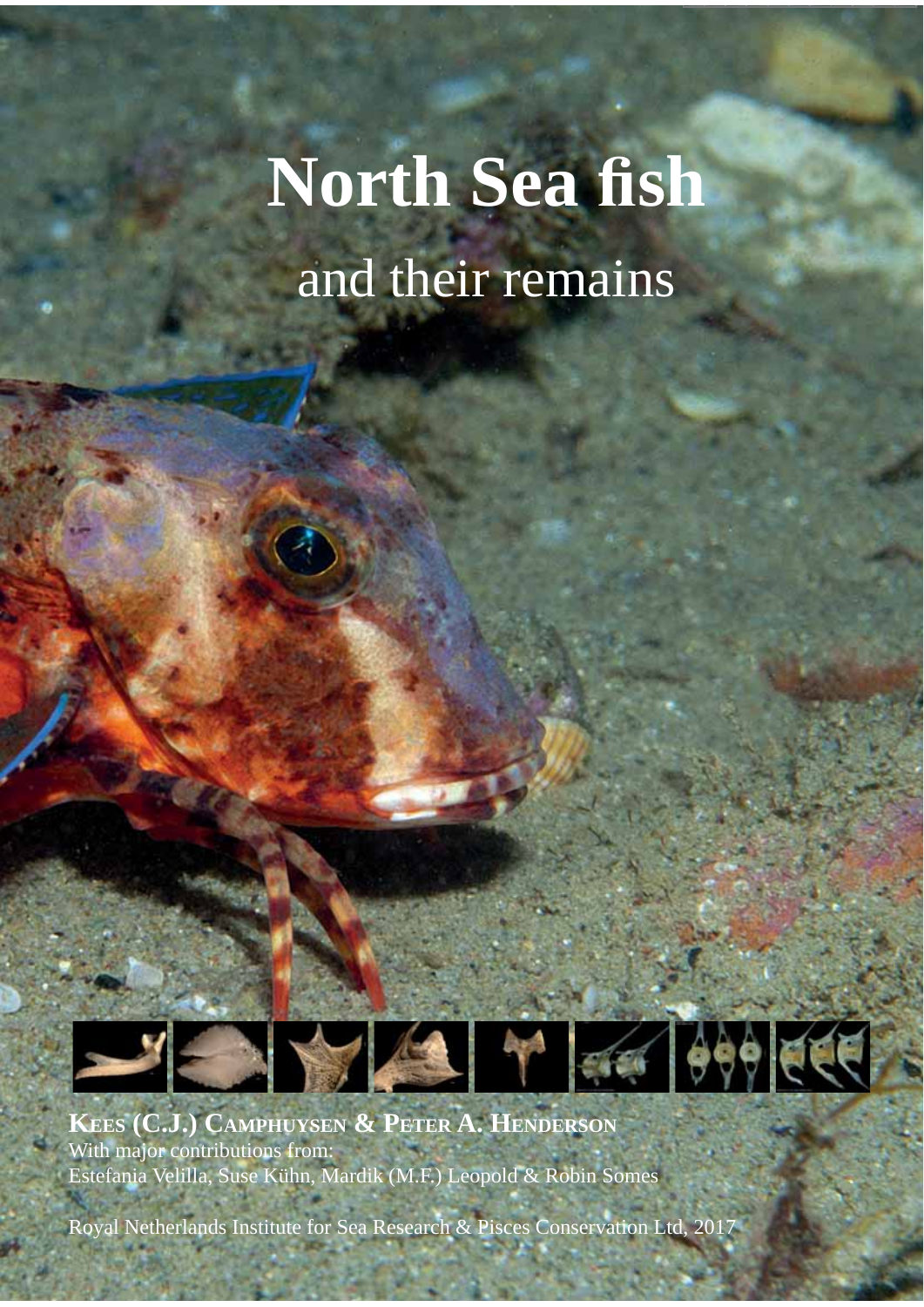## **Introduction**

Our aim was to produce a book to aid the identification of marine and estuarine fish in the **North Sea**. We have used a combination of identification keys, simple line drawings, sometimes annotated photographs of fresh fish, and concise descriptions. What is unusual about this book is that we have added detailed information on the identification of *fish remains* (i.e. various fish bones, otoliths, and scales). Fish remains may be encountered when the diets of marine predators (cetaceans, seals, seabirds and predatory fish) are studied, during archaeological excavations, or geological reconstructions (from deposits). The material presented in this book should be useful to identify fish based on small fragments of the skeleton, to reconstruct species composition, and sometimes even the size and age of fish found during these studies. It is the first time that such a comprehensive overview of fish bones of North Sea fish species has been put in to print.

**Study area and selected fish species** - The **North Sea** is a shallow semi-enclosed shelf sea in the north-east Atlantic that was formed as a consequence of sea level rise following the last Glacial Maximum, when seas began to flood the European Continental Shelf, over the past 15,000 years. The North Sea is located between Norway, Denmark, Germany, the Netherlands, Belgium, northern France and Great Britain (**Fig. 1**). The sea floor is sandy in most places, with scattered patches of gravel and silt. Fishing techniques most commonly deployed nowadays include otter trawls, pelagic trawls, purse seines, beam trawls (including shrimpers), Danish seine (snurrevad), and set-net fisheries.

Based on water depth, the area may be subdivided into the **southern North Sea** (to the south of the Dogger Bank where the water depth is mostly less than 50 m), the **central North Sea** (depths ranging mostly from 50 - 100 m), and the **northern North Sea** (depths ranging from 100 - 200 m). A fourth, and generally much deeper, region is the **Norwegian Deep** that connects to the **Skagerrak** (200 - 700 m) in the north-eastern part of the North Sea.

This book will focus on fish species that are commonly found in habitats ranging from the upper shore to depths of about 200 m. This includes the international **Wadden Sea**, a shallow coastal sea area along the northern and western coasts of the Netherlands, Germany, and Denmark. This ~10,000 km² area (500 km long, on average 20 km wide), is separated from the North Sea by a row of barrier islands and sand banks. Deep tidal channels connect the North Sea and the Wadden Sea, and these channels branch into numerous gullies and creeks within the Wadden Sea.

Not all North Sea fish species included in this book have been given a full species account. We simply listed most (rarer) species that could potentially occur within the North Sea at large, and this includes species that are more typically found in deeper waters, or that have a more southerly, northerly or oceanic distribution.

**Readership -** The book is intended for everyone with an interest in the identification of fish, including anglers, professional fishermen, fish merchants, naturalists, students, post-graduates and professional biologists. Some features, such as the more specific explanations, will probably only be used by professional biologists, bioarcheaologists or palaeontologists, but most of the text is kept as simple as possible and has been written for those without expert knowledge.

**Sources of information** - The natural world is constantly changing, and recent research has greatly expanded our knowledge. The information provided in this book on the identification of fish is based largely on experience gained by the Pisces team over nearly 40 years of regular monthly sampling of the inshore fish at a wide range of localities around the British Isles. Throughout this period we have used the excellent works of Alwyne Wheeler. His large book, *The Fishes of the British Isles and North West Europe*, was published in 1969, and the smaller field guide, *Key to the Fishes of Northern Europe*, in 1978. Both these books have been out of print for a long time, and the key has become expensive and difficult to obtain. It has been apparent for some time that there was a need for a new book on NW European fish that used both photographs and diagrams to aid identification. In this book, we have photographed most specimens out of water, as this is where most identification occurs, and when it is possible to arrange the fish to show and label diagnostic features. Photographs alone are often insufficient, as they cannot display all the fins and other diagnostic features, and so they are supported with line drawings showing the layout of the fins and body shape.

 Kees Camphuysen and Estefania Velilla have reorganised the text, deleted parts that were more typical for the UK, and added information that was more relevant for the North Sea. In this edition, we did not include distribution maps or graphs presenting seasonal patterns in abundance. Instead, with regard to "Distribution and seasonality", we have chosen to rather concisely describe the overall distribution, largely with reference to the recently-published and highly comprehensive "*Fish atlas of the Celtic Sea, North Sea, and Baltic Sea*" (Heessen *et al.* 2015). This atlas presents a unique set of abundance data, based on quantitative information on some 200 fish taxa derived from 72,000 stations fished by fisheries research vessels during the period 1977 - 2013 to describe the spatial, depth, size, and temporal distribution of demersal and pelagic fish species over an extensive marine area, including the entire North Sea, together with accounts of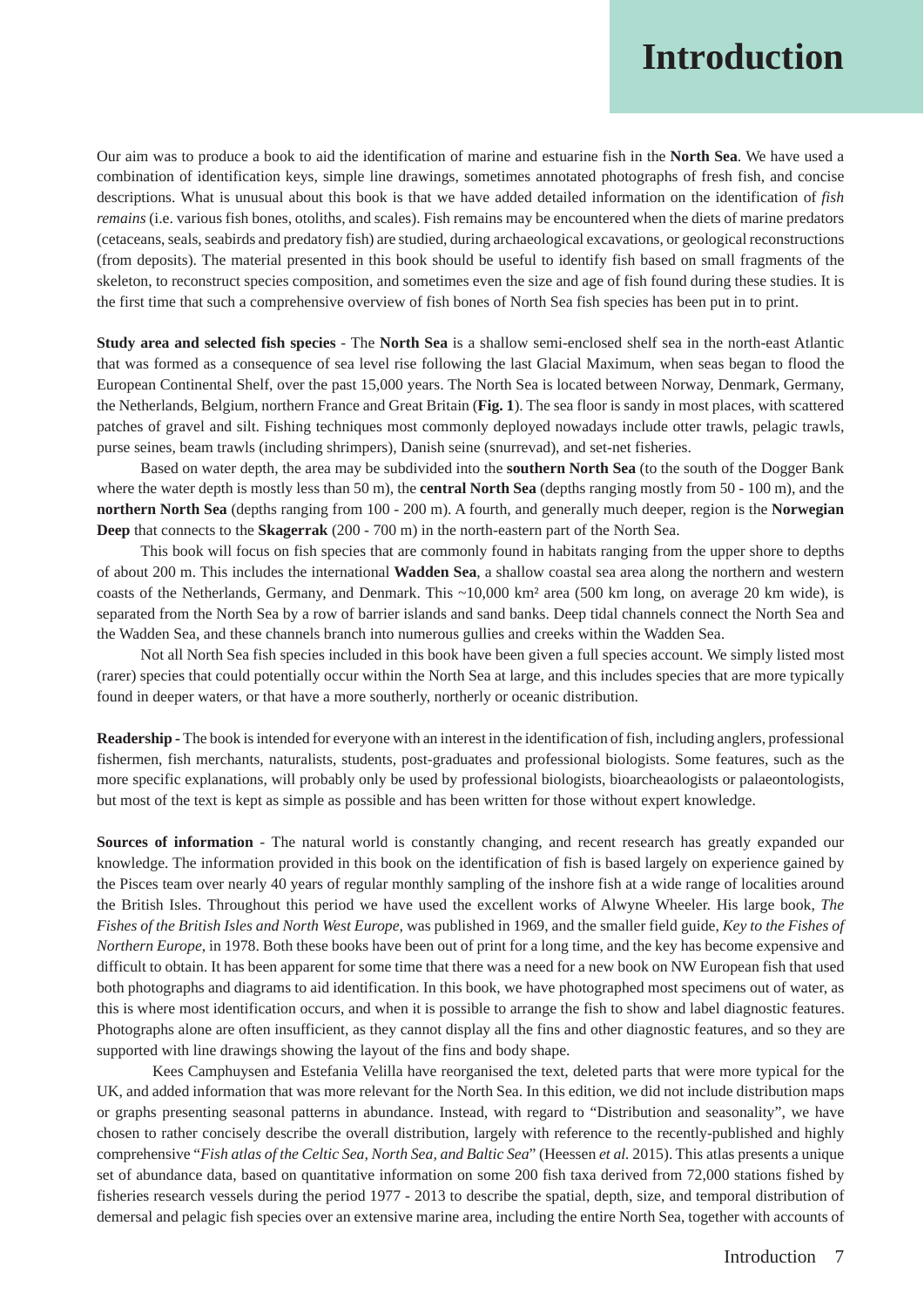

*Figure 1. Map of the North Sea with the 200 m depth contour in purple, and major regions referred to in this book.*

their biology. Because this atlas is based on quantitative information derived from bottom trawl and groundfish surveys, other sources were consulted where needed to describe the distribution patterns of, for example, pelagic and estuarine fish species (see References).

In addition, we provided seasonalities and trends in catch rates of fish entering the western (Dutch) Wadden Sea based on the constant effort site (the "NIOZ fish fyke") off Texel (see photo p. 9). Since 1960, this kom-fyke trap has been operating at the entrance of the Marsdiep basin (Van der Veer *et al.* 1992). The kom-fyke consists of a 200 m long and 2 m high leader which starts above the high water mark and ends in two chambers in the subtidal region with a mesh size of 10 x 10 mm. Fishing normally started in March - April and lasted until October. In winter, the trap was usually removed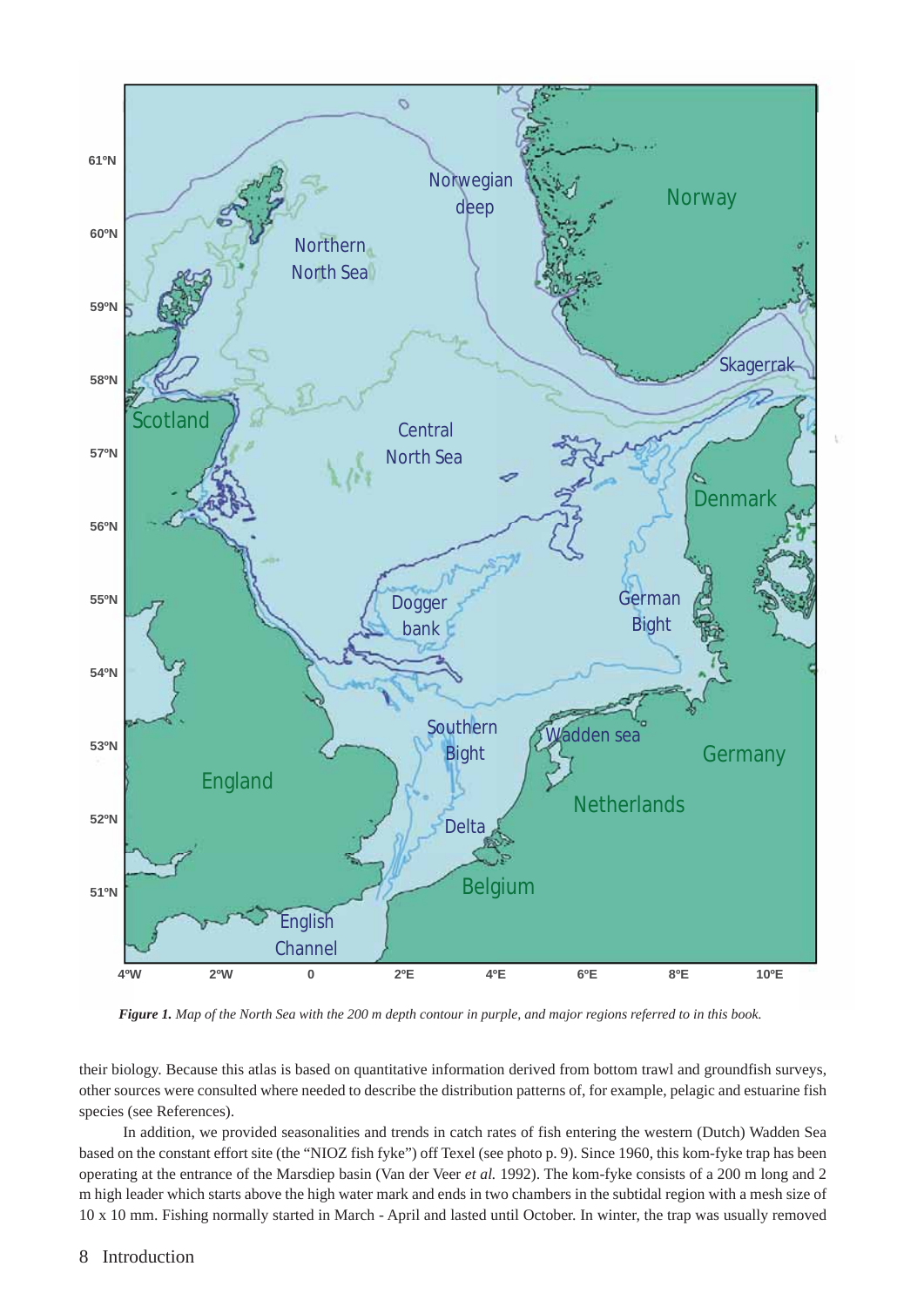

*Sieme Gieles operating the NIOZ fish fyke. Photo: Threes Anna.*

because of possible damage by ice floes and, from 1971 onwards, no fishing took place during part of the summer because of clogging of the net by macroalgae. Normally, the kom-fyke was emptied every morning, except when bad weather prevented this. Overall, these fyke catches show that fish stocks in the western Wadden Sea have declined: a 95% drop in biomass over the past 50 years.

The information on the identification of fish remains is based largely on experienced gained by Kees Camphuysen (NIOZ) and Mardik Leopold (WMR), together with numerous students at both institutes and colleagues, over 30 years of diet studies of North Sea seabirds and marine mammals. Throughout this period we have used the excellent work of Härkonen (1986) *Guide to the Otoliths of the Bony Fishes of the Northeast Atlantic*, the ICES report of Watt and coworkers (1997) *Guide to the identification of North Sea fish using premaxillae and vertebrae*, Leopold's (2001) digital publication on *Otoliths of North Sea fish,* and several more obscure publications. These books or reports have long been out of print, and the software used on the CD does not work on modern computers.

**Taxonomy and Latin names -** The system of Latin names was originated by the Swedish natural scientist Carl Linnaeus in 1753. As well as having common names, such as Cod or Whiting, all species have a Latin or 'scientific' name, a two-part name which indicates the species and the genus (the next taxonomic level up) to which it belongs. A genus can contain a single species, or many. By convention, Latin names are written in italic script, with the generic name capitalised. When a name is given for the second and subsequent times in a text, the generic name may be abbreviated to the initial letter. As an example, the Latin name of the Cod is *Gadus morhua*. The first part, *Gadus*, is the name of the genus, *morhua* indicates the individual species. The genus *Gadus* contains four species, Atlantic cod, *G. morhua*, Pacific cod, *G. microcephalus*, Greenland cod, *G. ogac*, and Alaska pollock, *G. chalcogrammus*. The genus Gadus, in turn, is a member of the family Gadidae, which contains a total of 13 genera. Those genera include many other familiar fish, such as the Haddock, Whiting, Hake, Pollack, Saithe, Norway pout, Pout and Poor cod.

When Latin names are used, the authority and the date of publication are often given. The authority is the name of the person who first described and gave a Latin name to the species, and the date is of the first publication of that description. For instance the full Latin name of the Sea lamprey is *Petromyzon marinus* L., 1758. L. stands for Linnaeus, and 1758 was the date of publication of Linnaeus's description of the fish. Species may be moved from one genus to another, and hence their Latin names changed, for instance when new research challenges the accepted knowledge on the familial relationships between different species. Usually, the specific name (*morhua*, in the case of Cod) remains the same, while the generic name is changed. When the Latin name of a species has been changed, this is indicated by placing the authority in brackets. For instance, the full Latin name of the Corkwing wrasse is *Symphodus melops* (L., 1758). Linnaeus first named the species *Labrus melops* in 1758; since then it has been moved to several other genera, including *Crenilabrus*, *Lutjanus*, and most recently, *Symphodus*, by other scientists. Linnaeus, however, remains as the authority, the first describer of the species.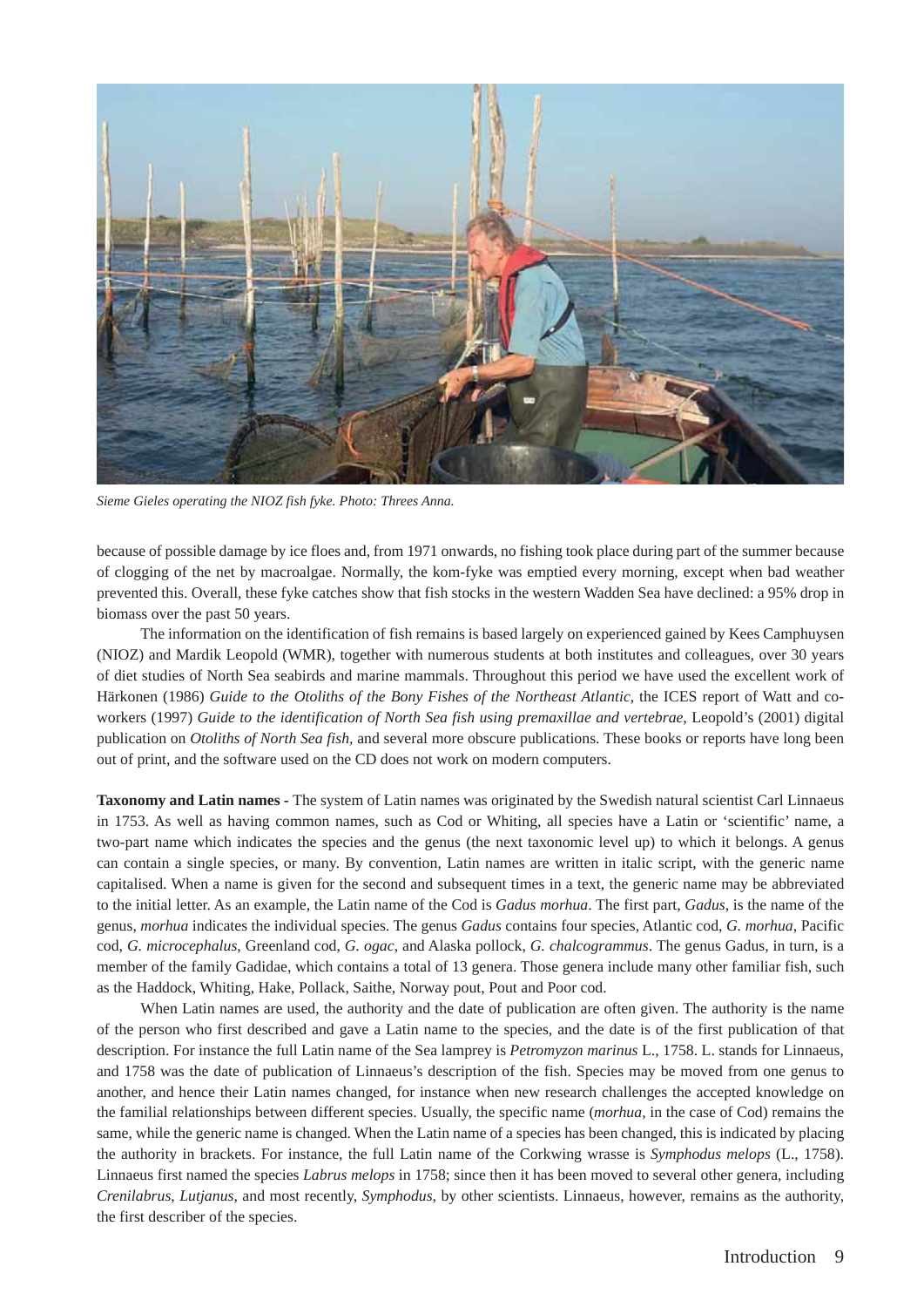**Language abbreviations -** We have used the following abbreviations for the regional common names of fish: Du: Dutch, Ge: German, No: Norwegian, and Da: Danish.

**Online resources -** There are many online resources on fish, commercial fisheries and angling. We have generally found the following pages interesting and useful:

+ Food and Agriculture Organization of the United Nations (FAO) - Fisheries and Aquaculture Department: www.fao. org/fishery/en

- + FishBase: www.fishbase.org/search.php
- + Marine Life Information Network (MarLIN): www.marlin.ac.uk
- + Marine Species Identification Portal: http://species-identification.org/
- + Marine Biodiversity and Ecosystem Functioning: http://marbef.org/

**Acknowledgements -** A book of this scope requires the support of a team of ichthyologists as well as marine ecologists. Everyone at Pisces Conservation Ltd was involved in collecting and photographing specimens. At the Royal NIOZ, a reference collection of fish bones became established and numerous new additions were included during the preparations of this book, notably as a result of dissections, careful identification, storage and digital photography by Estefania Velilla (NIOZ) and Suse Kühn (WMR). The Pisces team, Mardik Leopold (WMR) and Hans Witte (NIOZ), have all helped to collect and identify the fish. Numerous people have helped to collect fresh fish to support us build the reference collection and too many people were involved to even …. just name them all. We are particularly grateful to Hans Witte (NIOZ) and the fishermen of the NIOZ fish fyke: Sieme Gieles, Wim Jongejan, and Marco Kortenhoeven to keep an eye open for 'unusual fish' for us to dissect and study. Tycho Anker Nilssen (NINA, Norway) and Henrik Skov (DHI, Danmark/ Sweden) kindly corrected the Norwegian and Danish names of the fish species, Suse Kühn commented on the German names. Nelleke Krijgsman and Kees Camphuysen designed the lay-out of this book. The text was subsequently corrected, checked, and improved by the authors with an additional reviewing and corrections by Suse Kühn (WMR). Henk van der Veer (NIOZ) was the initiator of the project and kept the financial oversight.

**Copyright of images -** Most of the images in this book were taken by authors, by members of the Pisces team, or by NIOZ or WMR staff members, and are acknowledged as such in the text. Occasionally we have used images by other photographers, and have provided acknowledgment of the copyright holder. In particular, we thank Greg Woodford, Noble's Fishing of Blackfield, Hampshire, Art Savage of Private Venture II, Les Jones of White Maiden, Mike Thrussell, and Bo Delling, for the use of their images. Where the copyright holder has issued a Creative Commons licence for free acknowledged use of the work, this is indicated thus: (CC). In a few cases, (such as Corbin's sandeel, Redfish and Norway haddock), the copyright holder was unknown, had chosen to be anonymous, or did not respond to requests for permission to use the image. In each case we have done our best to identify and contact the author, but have not always been successful. Specific acknowledgements: Porbeagle - Greg Woodford; Blonde ray - Noble's Fishing, Blackfield, UK; yellow Stingray - Mike Lawrence; Conger - Noble's Fishing, Blackfield, UK; Ling - Les Jones, www.sea-fishing. net; Saury - Greg Woodford; Spiny seahorse - Dr Ken Collins; Bluemouth - courtesy of Mike Thrussell; Diminutive goby - Sue Scott; Wolf fish (2 images) Henk Jenner; Spotted dragonet - © Bo Delling, Swedish Museum of Natural History, Dept. of Zoology.; and Sunfish - Art Savage.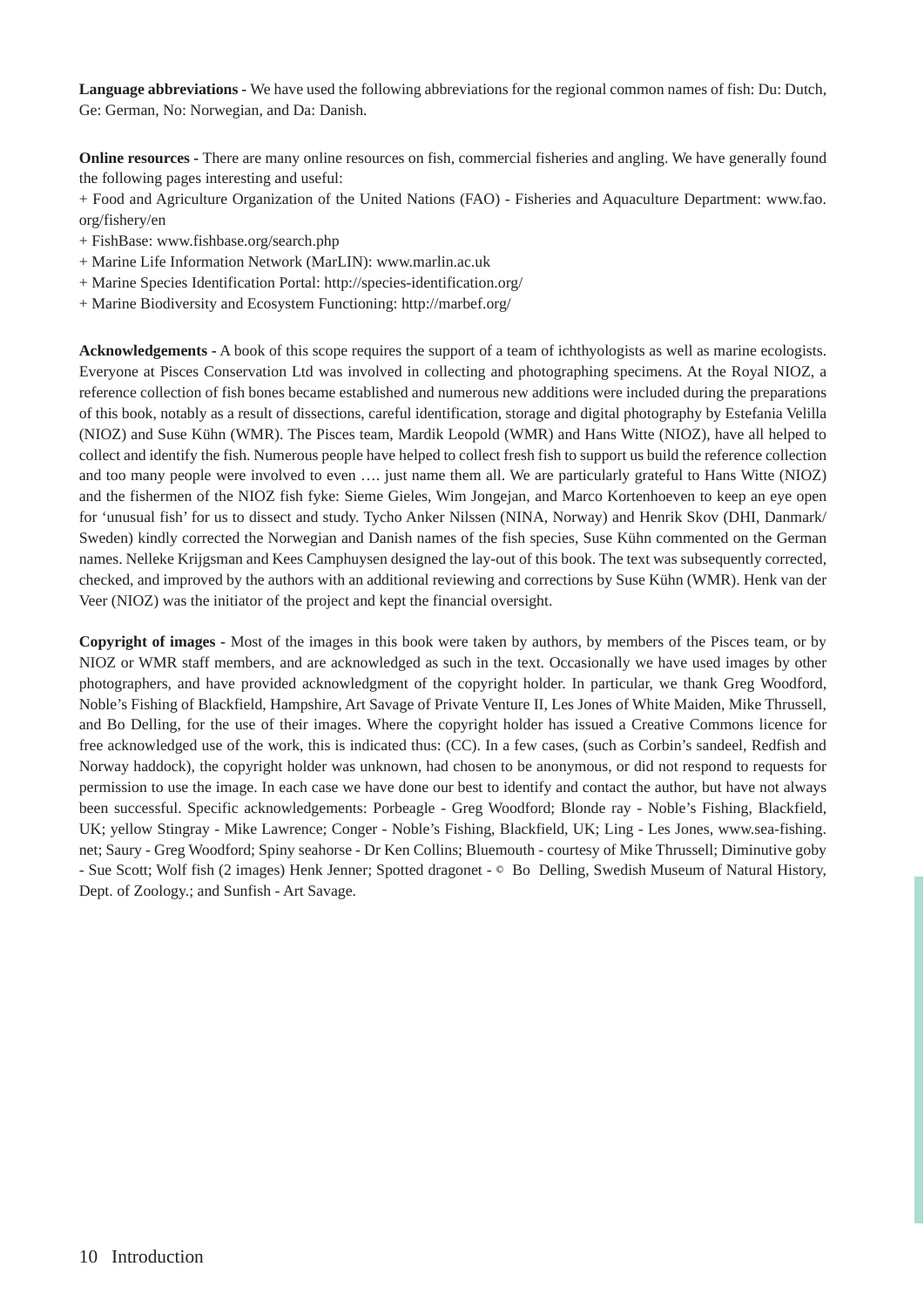## **Chapter 11**

### **Codfish - Gadiformes**

The **codfish** order Gadiformes (Anacanthini) holds 9 families and 75 genera of fish, including several species that are important for human consumption, such as **Cod,** *Gadus morhua*, **Haddock,** *Melanogrammes aeglefinus*, **Hake,** *Merluccius merluccius* and **Pollack,** *Pollachius pollachius*. They have soft-rayed fins and no spines; some species can grow large if given the chance (greater than 1 m long). They are mostly cold-water fish. The **grenadiers** or **rat-tails** (Macrouridae) are deep-water species and are not included in this book. The families represented in this chapter are the **hakes** (Merlucciidae) (1 species), and the **Cod**f**ishes**, Gadidae. They are all demersal species, found throughout the North Sea, including shallow waters where they occur mostly as juveniles. Smaller **rocklings**, a subfamily of the Gadidae, may also be found in numbers in rockpools along rocky shorelines. Another subfamily, the **phycid hakes** (represented by the Greater fork-beard) is also not included given their primarily deep-water distribution.

We provide considerable material of the remains of codfish, including a multi-species composite (p. 99), because small gadoids are important prey fish for numerous marine predators, including larger gadoids. The codfish have relatively low lipid contents (0.7 - 2.8%) and moderate calorific values (3.9 - 5.5 kJ g<sup>-1</sup>). The **otoliths** are large in relation to fish length (except in the case of rocklings) and the outside of the otoliths is often strongly lobed, in contrast to the otoliths of most other fish species. Gadoid **vertebrae** have a distinct waist in most species, one or more prominent ridges or a network of lines of ossification, and have a very narrow spinal foramen. Vertebrae are generally robust and strongly ossified. Both the neural and haemal spines depart from the anterior side of the centrum, and are thick at the base. The **premaxillae** are distinct, often easy to find, and hold important characteristics, but break easily as part of the digestive process. The **cleithra** are distinct for the group, but species are more difficult to separate on the basis of these bones alone.



*Rowena Henderson with a large Cod caught at Sizewell on the Suffolk coast. Photo Robin Somes.*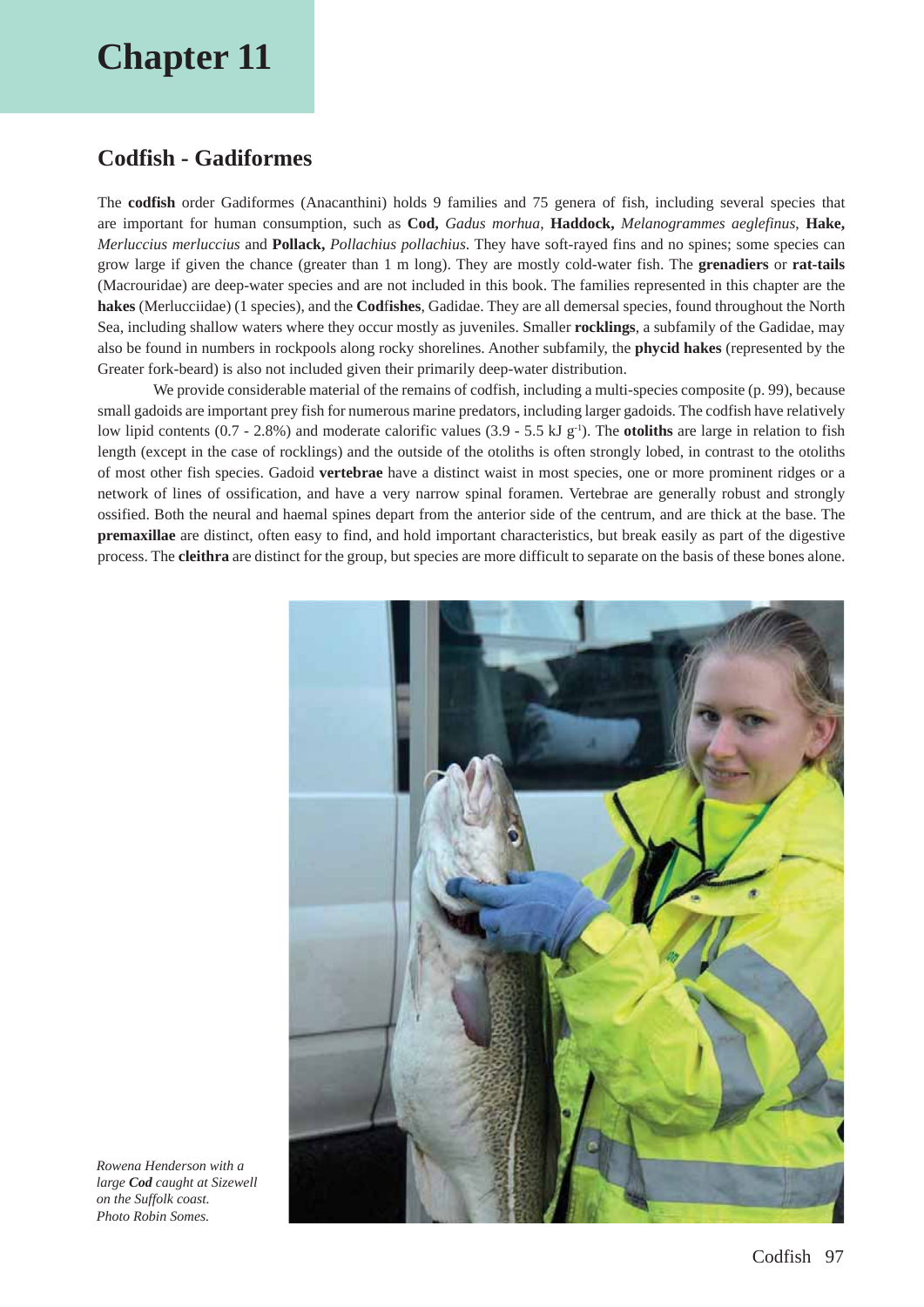#### **Key to species**

| 1              |                                                                                                                    |
|----------------|--------------------------------------------------------------------------------------------------------------------|
|                |                                                                                                                    |
| $\overline{2}$ |                                                                                                                    |
|                |                                                                                                                    |
| 3.             |                                                                                                                    |
|                |                                                                                                                    |
| 5              |                                                                                                                    |
|                |                                                                                                                    |
| 6              |                                                                                                                    |
|                |                                                                                                                    |
| 7              |                                                                                                                    |
|                |                                                                                                                    |
| 8              | Body deeper than head length, anal fin begins near middle of 1st dorsal fin base Pout, Trisopterus luscus (p. 115) |
|                |                                                                                                                    |
| 9              |                                                                                                                    |
|                |                                                                                                                    |
| 10             | Lower jaw projects strongly beyond upper jaw, lateral line curved and dark  Pollack, Pollachius pollachius         |
|                |                                                                                                                    |
|                |                                                                                                                    |
| 11             |                                                                                                                    |
|                |                                                                                                                    |
| 12             |                                                                                                                    |
|                | or No barbels, 1st dorsal fin minute, head large and body tadpole-shaped                                           |
|                |                                                                                                                    |
| 13             |                                                                                                                    |
|                |                                                                                                                    |
| 14             | Dark uniform colouration, pectoral fin 15 - 17 rays                                                                |
|                | Shore rockling, Gaidropsarus mediterraneus (not in this book)                                                      |
|                | or Brown blobs on a pink background, pectoral fin 20 - 21 rays                                                     |
|                | Three-bearded rockling, Gaidropsarus vulgaris (p. 127). Three-bearded rockling, Gaidropsarus vulgaris (p. 127)     |
| 15             |                                                                                                                    |
|                |                                                                                                                    |
| 16             | Fringe of papillae along upper lip, body colour pink-brown                                                         |
|                | manufacturer rockling, Ciliata septentrionalis (p. 124)                                                            |
|                | or No fringe of papillae, body colour golden-brown Five-bearded rockling, Ciliata mustela (p. 122)                 |
| 17             |                                                                                                                    |
|                |                                                                                                                    |
| 18             |                                                                                                                    |
|                |                                                                                                                    |

#### **Not included in this book:**

| <b>Grenadiers or rat-tails Macrouridae</b> |                                                                                                           |
|--------------------------------------------|-----------------------------------------------------------------------------------------------------------|
|                                            | <b>Roundnose grenadier,</b> <i>Coryphaenoides rupestris</i> – a deep-water species common in the          |
|                                            | Norwegian Deep.                                                                                           |
|                                            | <b>Hollowsnout grenadier,</b> <i>Coelorinchus caelorhincus</i> – an Atlantic deep-water species.          |
|                                            | <b>Softhead grenadier,</b> Malacocephalus laevis – an Atlantic deep-water species                         |
| <b>Codfishes Gadidae</b>                   | <b>Silvery pout</b> , <i>Gadiculus argenteus</i> – deep-water species, edge of the Continental shelf.     |
|                                            | Tusk, <i>Brosme brosme</i> - non-shoaling, deep-water species, rocky bottoms northern North               |
|                                            | Sea.                                                                                                      |
|                                            | <b>Bigeye rockling</b> , <i>Gaidropsarus macrophthalmus</i> – probably rare, from more southerly          |
|                                            | waters.                                                                                                   |
|                                            | <b>Shore rockling</b> , <i>Gaidropsarus mediterraneus</i> – probably rare, from more southerly<br>waters. |
|                                            | <b>Blue ling,</b> Molva dypterygia – a deep-water species found in the Norwegian Deep.                    |
|                                            | Greater fork-beard, <i>Phycis blennoides</i> $-$ a deep-water species from the Continental                |
|                                            | slope.                                                                                                    |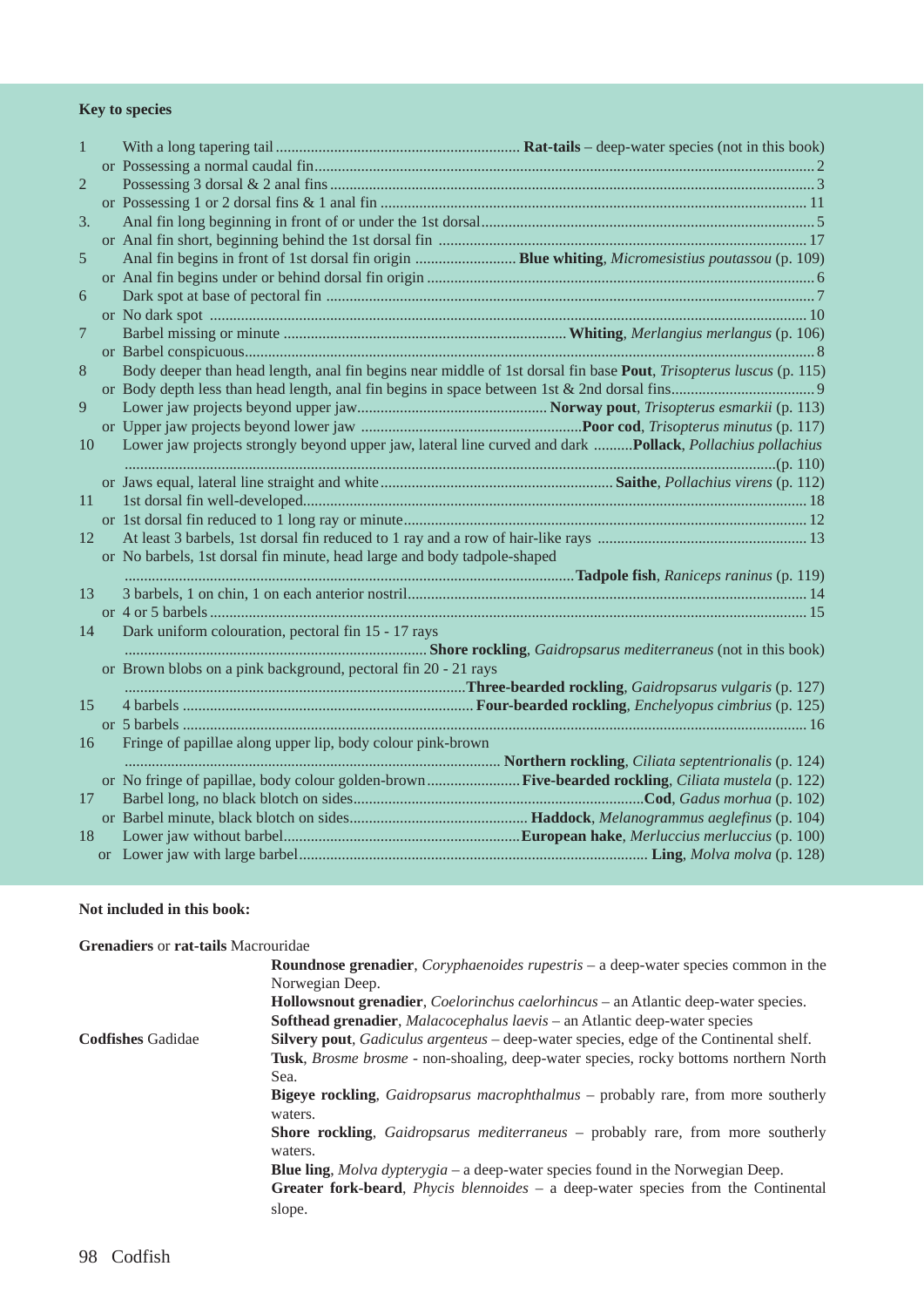

*Comparison of remains of typical codfish species (Gadidae) that are common within the North Sea, showing the lobed outside of*  otoliths, anterior caudal vertebrae and premaxillae of Cod, Haddock, Whiting, Pout, Poor cod, and Norway pout. Note difference *between small and larger Whiting otoliths. Photos Suse Kühn & Estefania Velilla.*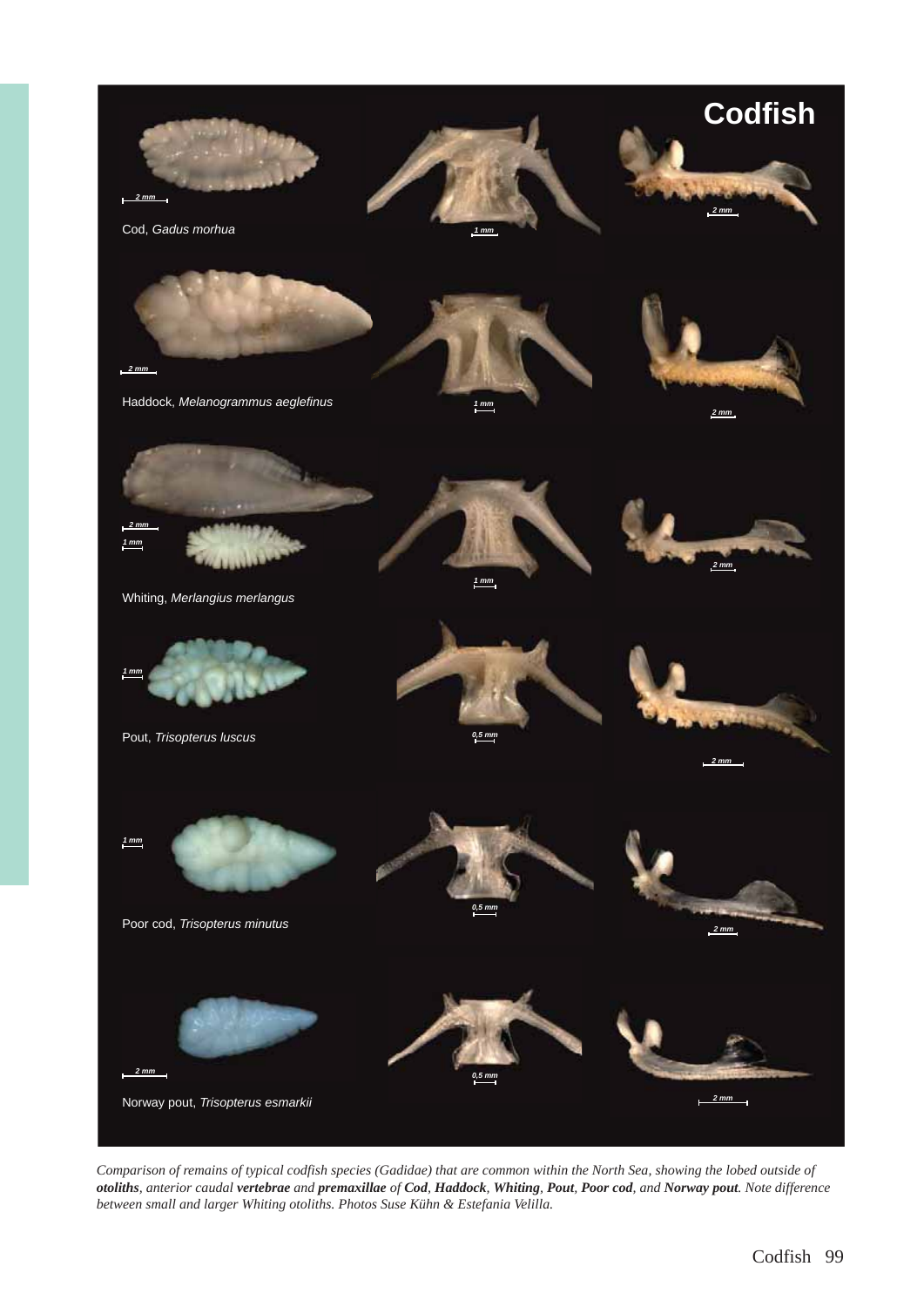#### The **hakes** or Merlucciidae

#### **European hake or Hake,** *Merluccius merluccius* L., 1758

Du: Heek, Ge: Seehecht, No: Lysing, Da: Kulmule



| <b>Diagnostic features</b> | A slender and round-bodied fish with large mouth and sharp, long teeth. There are 2 dorsal<br>fins, the first triangular, the second long-based. One long-based anal fin. No chin barbel                                                                                                                                                                                                                                                                                                                |
|----------------------------|---------------------------------------------------------------------------------------------------------------------------------------------------------------------------------------------------------------------------------------------------------------------------------------------------------------------------------------------------------------------------------------------------------------------------------------------------------------------------------------------------------|
|                            | present.                                                                                                                                                                                                                                                                                                                                                                                                                                                                                                |
| <b>Size</b>                | To about 140 cm in length. In shallow inshore waters they are often 15 to 30 cm in length.<br>A weight in excess of 5 kg is rare, but a fairly recent (1997) boat record of 11.7 kg is                                                                                                                                                                                                                                                                                                                  |
|                            | known.                                                                                                                                                                                                                                                                                                                                                                                                                                                                                                  |
| Colour                     | The back is grey or blue-grey, shading to silver along the sides and silver-white on the<br>ventral.                                                                                                                                                                                                                                                                                                                                                                                                    |
| <b>Similar species</b>     | Not readily confused with any other inshore species. Look for the elongate and rounded<br>body form, a large mouth with long, needle-sharp teeth, and the characteristic arrangement<br>of fins.                                                                                                                                                                                                                                                                                                        |
| Food and bait, predators   | Active open water predator of fish (including their own species, other gadoids, Herrings<br>Sprats and Pilchards) and squid. Young feed on krill and other crustaceans. Preyed upon<br>by piscivorous cetaceans such as Common dolphin and Harbour porpoise, occasionally by                                                                                                                                                                                                                            |
|                            | Harbour seals. Hake have the lowest calorific value of all codfish described in this book<br>$({\sim}3.7 \text{ kJ g}^{-1}).$                                                                                                                                                                                                                                                                                                                                                                           |
|                            | Distribution and seasonality Essentially an offshore fish, demersal as well as bentho-pelagic, favouring depths of 165<br>to 550 m. Distributed mainly in deeper waters, so rarely encountered in the southern North<br>Sea. The European hake is most abundant in the northern North Sea and Skagerrak. Catch<br>rates have been found to be highest on the outer shelf and upper part of the slope. May<br>come further inshore during cool climatic conditions. A single catch in the western Wadden |
|                            | Sea in the NIOZ fish fyke (April 2011).                                                                                                                                                                                                                                                                                                                                                                                                                                                                 |
| Life history               | Hake spawn off the south west and west coasts of the British Isles in waters with depths<br>of around 200 m. The eggs are pelagic. Males are mature in their 3rd or 4th year, while<br>females mature at a larger size in their 8th year. The larger females can reach a length of 1<br>m and a weight of 5 kg.                                                                                                                                                                                         |
| $\cdots$                   |                                                                                                                                                                                                                                                                                                                                                                                                                                                                                                         |

**Commercial fishing and human consumption** Hake is an important commercial species which has been heavily exploited; as a result, the size of fish landed has greatly declined.



*Typical immature Hake caught inshore in the Bristol Channel (UK). Photo Peter Henderson.*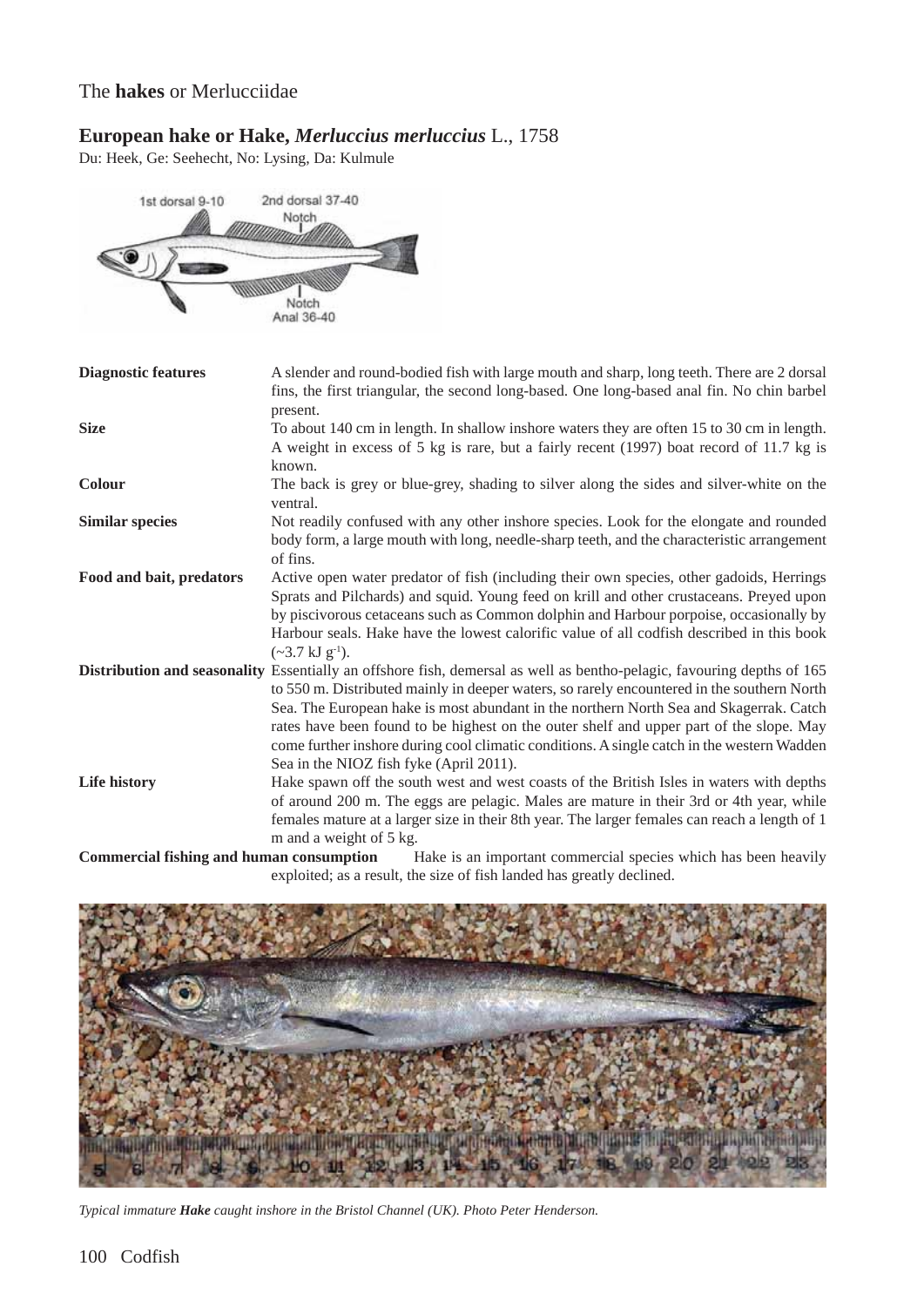**Fishing methods** It is caught with trawls, gill nets and longlines. Only occasionally caught by shore anglers. Boat fishing in midwater at night in waters 200 m or more deep is required to catch large specimens. Hake move from the sea bed to midwater at night to feed.

**Remains** Not commonly encountered as a prey fish in most studies, but the **otoliths** are ovally to nearly kite-shaped, with a well-developed and wide sulcus, closed at the cauda, running over almost the whole length.  $FL^{(cm)} = -4.35 + 2.66OL^{(mm)}$ . In contrast to the other Gadiformes included in this book, **vertebrae** of European hake are poorly ossified, very light in weight, and have an almost spongy texture with deep oval depressions on either side of a distinct central rib.  $lnFL^{(mm)} = 4.4327 + 0.9916 ln VL^{(mm)}$ .



*The Hake's mouth, showing its sharp teeth. Photo Peter Henderson.*



*Hake, Aquarium Finisterrae, Corunna, Spain. Photo Drow Male (CC).*



*Hake otoliths, inside (left), outside (right), showing overall shape, distinct sulcus and lobed margins. Photos Estefania Velilla.*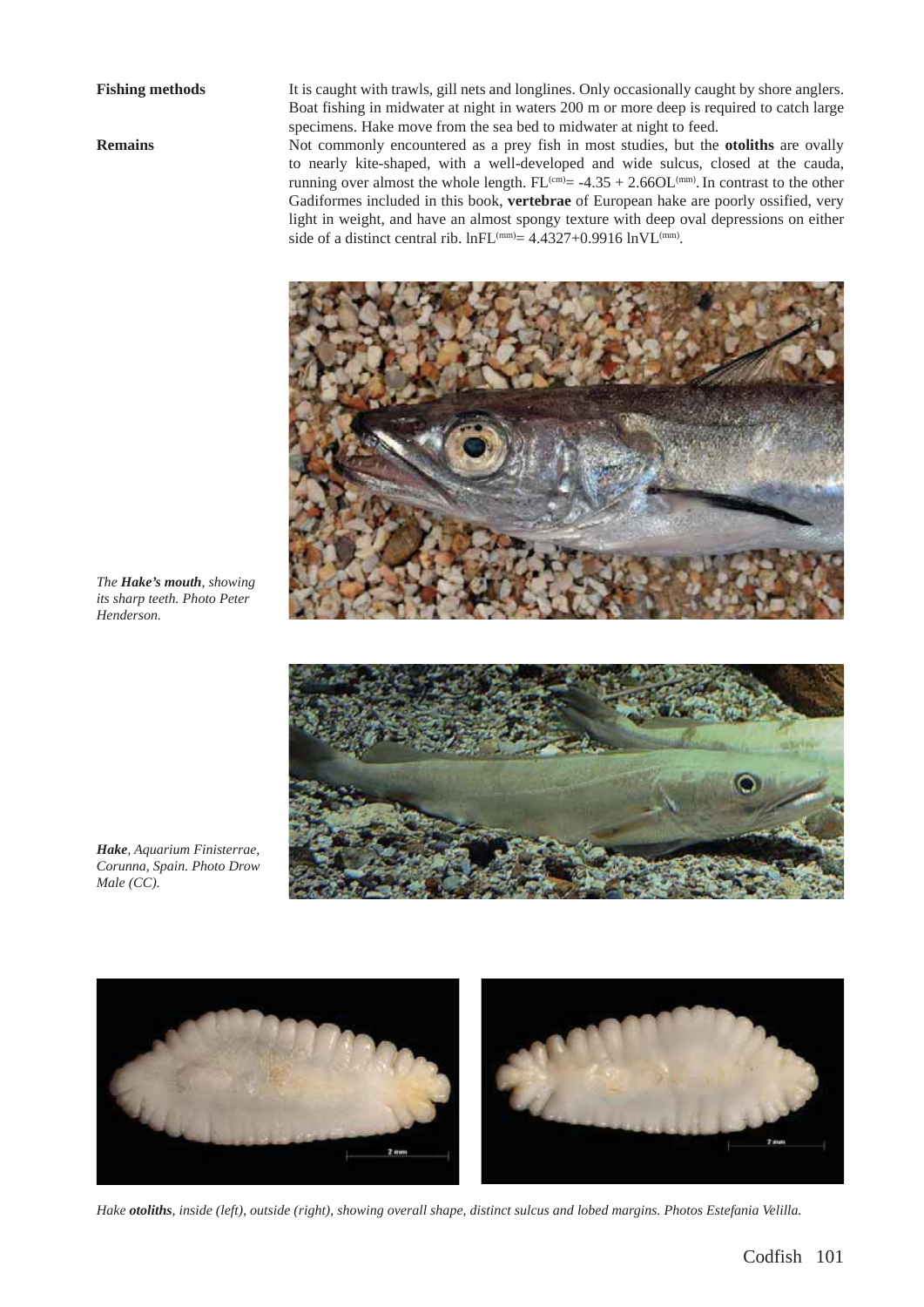#### The **Codfish** or Gadidae

#### **Cod,** *Gadus morhua* (L., 1758)

Du: Kabeljauw, Ge: Kabeljau, No: Torsk, Da: Torsk



| <b>Diagnostic features</b> | A heavy-bodied fish with 3 dorsal and 2 anal fins. There is a large barbel on the chin. The                                                                                                                                                                                                                                                                                                                                                                                                                                                                                                                                                                                                                                                                                                                                                     |
|----------------------------|-------------------------------------------------------------------------------------------------------------------------------------------------------------------------------------------------------------------------------------------------------------------------------------------------------------------------------------------------------------------------------------------------------------------------------------------------------------------------------------------------------------------------------------------------------------------------------------------------------------------------------------------------------------------------------------------------------------------------------------------------------------------------------------------------------------------------------------------------|
| <b>Size</b>                | upper jaw extends beyond the lower jaw.<br>Usually to about 70 cm in length. Cod can get considerably larger, up to at least twice that<br>length, but as a result of overfishing, the larger fish have become much less common in<br>the North Sea in recent decades. Recent record catches included individual Cod of 20 and<br>26.5 kg in weight.                                                                                                                                                                                                                                                                                                                                                                                                                                                                                            |
| <b>Colour</b>              | A pale olive-brown background colour, which shades to silver-cream on the lower surface<br>of the belly. The upper surface has a characteristic mottled brown-yellow camouflage.                                                                                                                                                                                                                                                                                                                                                                                                                                                                                                                                                                                                                                                                |
| <b>Similar species</b>     | Young fish might be confused with other gadoids with a chin barbel. Note the mottled<br>colouration, heavy build, white lateral line and the presence of the large chin barbel.                                                                                                                                                                                                                                                                                                                                                                                                                                                                                                                                                                                                                                                                 |
| Food and bait, predators   | A major predator in marine ecosystems (certainly prior to overfishing) eating a wide range<br>of invertebrates, becoming more piscivorous with increasing size. Important fish prey<br>for mature Cod include other gadoids including young Cod, herring-like fish, sandeels,<br>flatfish and Mackerel. In turn, young Cod are an important prey fish for numerous seabirds<br>and marine mammals throughout the North Sea. A fish low in lipid contents, of moderate<br>quality as a prey species $({\sim}4 \text{ kJ g}^{-1})$ .                                                                                                                                                                                                                                                                                                              |
|                            | Distribution and seasonality Listed as 'Vulnerable' on the 2016 - 1 version of the IUCN Red List of Threatened Species.<br>A widely-distributed fish occurring throughout the North Sea and Skagerrak. Adult Cod<br>can reach depths of 600 m, but, the majority of catches occur within depths of $\langle 200 \text{ m.} \rangle$<br>Shallow upper estuarine waters are used mostly by juveniles. In the southern North Sea it<br>is found inshore during the winter. The juveniles enter estuaries in June and may remain<br>within the estuary over the following winter. Year-round catches in the western Wadden<br>Sea NIOZ fish fyke, with no distinct seasonal pattern (about $1 - 3$ fish day <sup>-1</sup> year-round),<br>but with rather higher catch rates in 1979 (8.6), 1985 (29.3), and 2006 (10.0 fish day <sup>-1</sup> ) in |
| Life history               | all other years (remainder $1960 - 2015$ mean = 1.38, standard deviation = 1.23, n= 52).<br>Primarily a demersal species, with loose schools hunting over the sea bed and in mid<br>water. Cod are migratory fish moving between nursery, feeding and spawning grounds.<br>Spawning occurs on the European continental shelf to a depth of 200 m between February<br>and April. The eggs are pelagic and widely dispersed. The larvae initially feed on copepods,<br>and gradually switch to larger crustaceans as they grow. Cod grow rapidly, and have the<br>potential to live over 15 years and reach 150 cm in length. Growth rates differ per region<br>and between years. Cod in the southern North Sea grow faster initially, but to a smaller                                                                                          |



*A young Cod caught inshore on the Suffolk coast. Photo Peter Henderson.*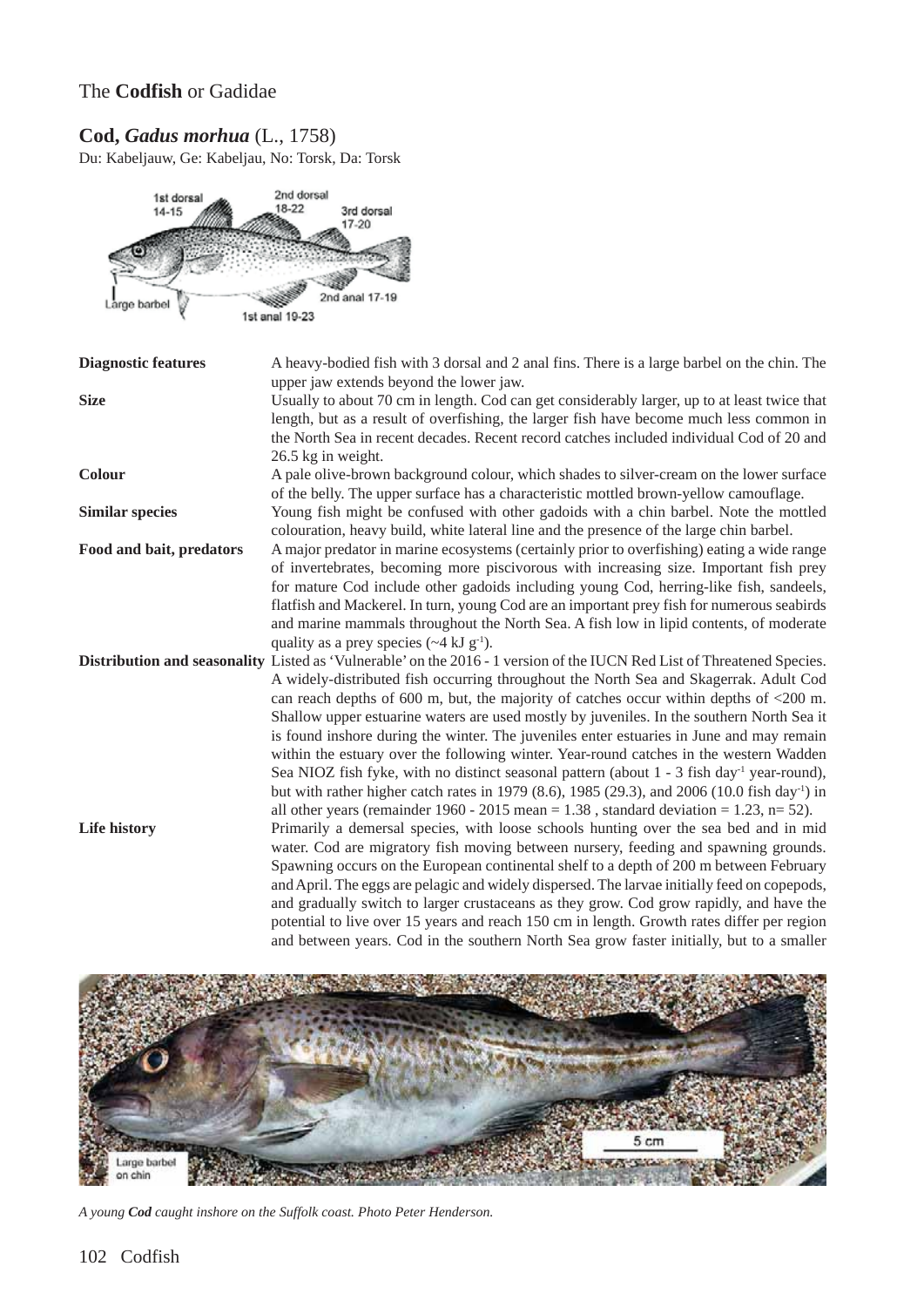ultimate size than those in the north. The proportion reaching sexual maturity at 2 years old has increased between the 1970s and the 2000s.

**Commercial fishing and human consumption** Cod are one of the most important commercial fishes in the world, and have been an important food resource to Europeans for thousands of years. They are mostly caught in trawls, although longlining for larger fish is also practiced. There has been a great reduction in Cod abundance over the last 30 years, almost entirely due to over-fishing and incompetent fisheries management.

**Fishing methods** Beach & boat fishing, bottom-trawling, gill netting, seine netting, longlining. Regularly targeted by both shore and boat anglers for recreational fishing.

**Remains** Both the **dentary** and the **premaxillae** have distinct, sharp teeth, but the connections with the sockets is loose and teeth are usually missing in prey samples. The inside of the thick and oval **otolith** is convex and the outside strongly concave and heavily lobed, certainly in older specimens, so that viewed from the side, the otoliths are curved. The sulcus is closed, but runs over almost the whole length of the otolith.  $FL^{(cm)} = -6.64 + 3.49$  OL<sup>(mm)</sup>. The otoliths of Cod are difficult to distinguish from those of Haddock, but they are wider overall (length/width ratio 2.0-2.4). The **cleithrum** of Cod, as in the other gadoids, is a distinct and characteristic bone, but is of limited use to distinguish between related species. In the **vertebrae**, the centra are fairly short (VL~VH) with 2 - 4 distinct horizontal lines of ossification forming ridges but with a network of interconnecting structures. The anterior horns (DPrZ and VPrZ) are relatively short. Easily confused with Whiting vertebrae, but these have relatively longer centra.  $lnFL^{(mm)}= 4.3513+0.9202 ln VL^{(mm)}$ .



*Head of Cod. Photo Peter Henderson.*



*Cod premaxillae, inside (top) and outside (bottom), with some loose teeth remaining. Photo Suse Kühn.*



*Cod otoliths, showing lobed outside (top) and distinct sulcus on the inside (bottom). Photo Suse Kühn.*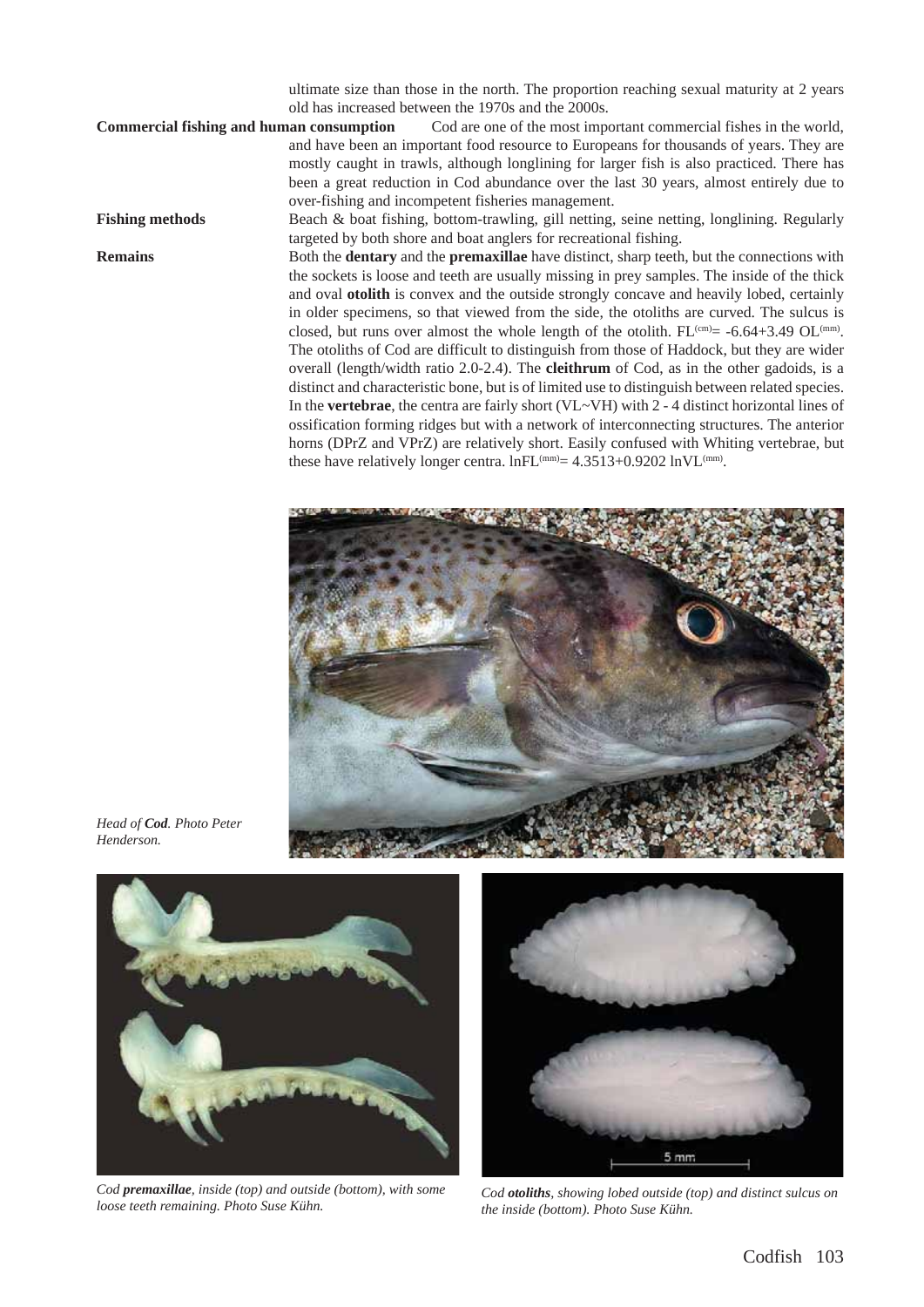

*Cod cleithra, with a shape highly characteristic for the gadoid group, but, certainly if not pristine, hard to separate from cleithra in related species such as Whiting, Haddock and Pouts. Photo Anne Ausems & Suse Kühn.*



*Lateral view of caudal vertebrae of a very young Cod (FL 110 mm). Photo Suse Kühn.*



*Rear view of abdominal vertebrae in Cod, showing pinhole spinal foramen. Photo Suse Kühn.*



*Lateral view of* **c***audal vertebrae in Cod, showing complex rib structures and absence of neural foramen. Photo Suse Kühn.*

#### **Haddock,** *Melanogrammus aeglefinus* (L., 1758)

Du: Schelvis, Ge: Schellfisch, No: Hyse, Da: Kuller



| <b>Diagnostic features</b> | A codfish with 3 dorsal and 2 anal fins. First dorsal fin triangular with notably long fin<br>rays. Short but visible chin barbel. Lower jaw clearly shorter than the upper jaw. Lateral<br>line clearly visible and black.                                                                                                                                                                  |
|----------------------------|----------------------------------------------------------------------------------------------------------------------------------------------------------------------------------------------------------------------------------------------------------------------------------------------------------------------------------------------------------------------------------------------|
| <b>Size</b>                | Can reach about 75 cm in length. Recent record catches included Haddock of 3 (shore) to<br>over $6 \text{ kg}$ (boat).                                                                                                                                                                                                                                                                       |
| <b>Colour</b>              | Dark green-brown dorsal and cream belly. Characteristic dark blotch above the pectoral<br>fins.                                                                                                                                                                                                                                                                                              |
| <b>Similar species</b>     | Young Haddock can be confused with other gadoids such as Whiting and Cod, but the dark<br>blotches and the dark lateral line are distinctive. The lateral line of Cod is white.                                                                                                                                                                                                              |
| Food and bait, predators   | A demersal species that feeds primarily on benthic invertebrates. It will take a wide range<br>of baits, including mussels, ragworm, lugworm and fish strips. As a food fish primarily<br>known from diet studies of scavenging seabirds (discards), but also taken by auks and<br>marine mammals (mostly seals). Low in fat and moderate in calorific value $({\sim}4 \text{ kJ g}^{-1})$ . |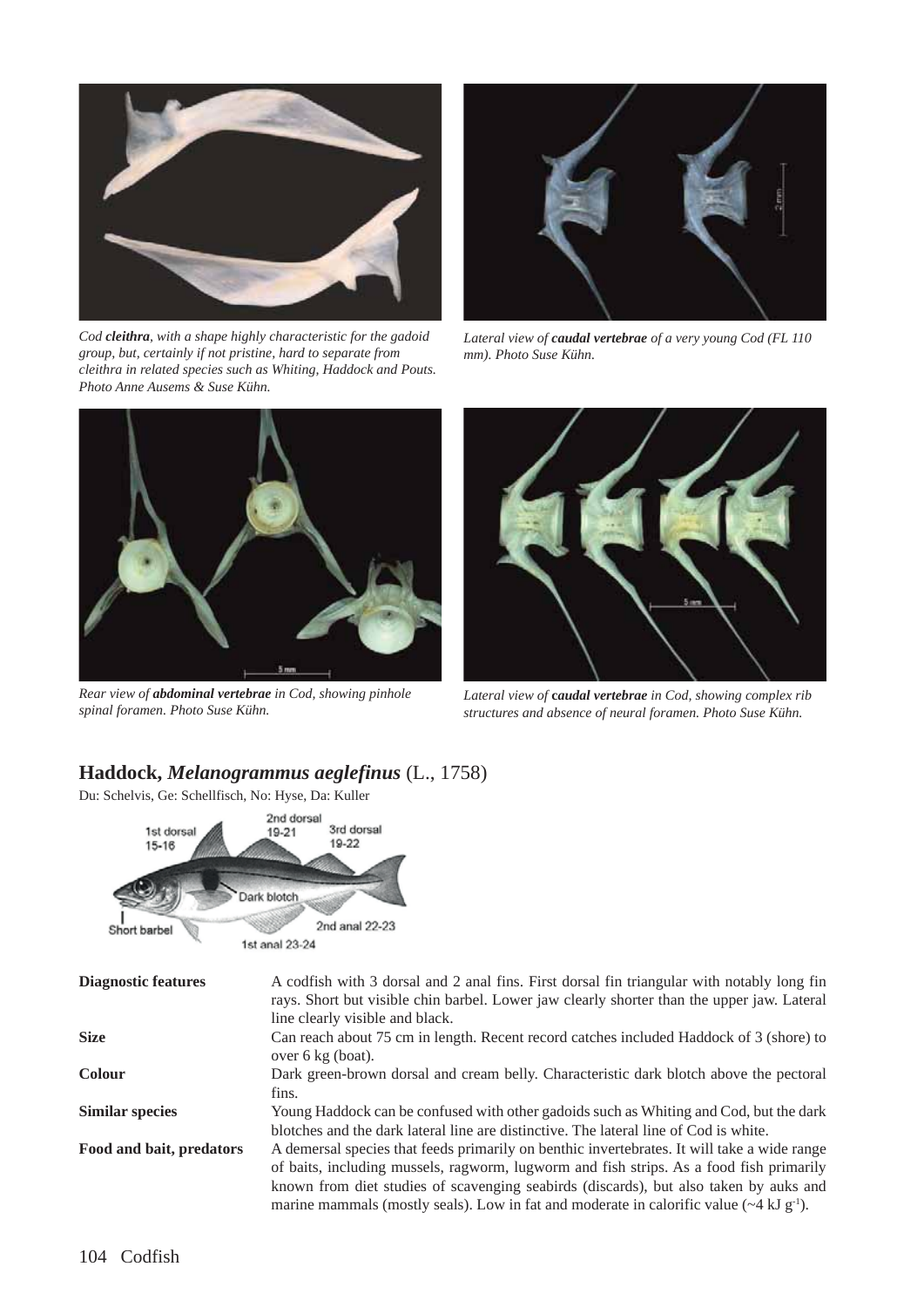

*Haddock caught off the north-east English coast. Photo Peter Henderson.*

|                                                 | Distribution and seasonality Listed as 'Vulnerable' on the 2016-1 version of the IUCN Red List of Threatened Species. |
|-------------------------------------------------|-----------------------------------------------------------------------------------------------------------------------|
|                                                 | Found nowadays primarily in the northern North Sea, from 40 to 300 m. Archaeological                                  |
|                                                 | records and historical commercial fisheries statistics suggest that Haddock were once                                 |
|                                                 | common in the southern North Sea prior to the mid-1960s. Rarely caught in the English                                 |
|                                                 | Channel. Haddock live close to the sea bed, where they feed. They enter shallow coastal                               |
|                                                 | waters in summer and retreat deeper in winter. Unrecorded since 1960 from the western                                 |
|                                                 | Wadden Sea NIOZ fish fyke.                                                                                            |
| Life history                                    | Spawning February to June, but mostly in March and April. The eggs float; the larvae are                              |
|                                                 | pelagic, and have been found in association with jellyfish. Haddock may live for 14 years                             |
|                                                 | and reach sexual maturity at 4 - 5 years (at 41 cm for males, 46 cm for females). One year-                           |
|                                                 | old Haddock in the North Sea is 16 - 18 cm, 2 year-old Haddock reach 25 - 30 cm, so that                              |
|                                                 | the youngest fish appearing in commercial landings are usually 2 - 3 years old. The main                              |
|                                                 | spawning grounds are in the northern North Sea and in the Atlantic, off Rockall, Faroe,                               |
|                                                 | and Iceland.                                                                                                          |
| <b>Commercial fishing and human consumption</b> | An important commercial species particularly favoured in the north                                                    |
|                                                 | of Britain. Haddock are often sold smoked.                                                                            |
| <b>Fishing methods</b>                          | It is captured by trawling and also longlining. Targeted by boat recreational anglers in the                          |
|                                                 | north of Britain.                                                                                                     |
| <b>Remains</b>                                  | Intact premaxillae would give an easy clue, given that the most anterior process, or 'ear'                            |
|                                                 | (ASP) is considerably larger than that in Cod, while the ramus is relatively shorter. The                             |
|                                                 | otoliths are difficult to distinguish from those of Cod, but are narrower (length/width                               |
|                                                 | ratio 2.35 - 3.50) and more strongly curved in lateral view. The sulcus is well-developed,                            |
|                                                 | closed, and runs over almost the whole length of the otolith. $FL^{(cm)} = -3.27 + 2.53OL^{(mm)}$ .                   |
|                                                 | Ribs on the centra of all vertebrae are more pronounced and more strongly ossified                                    |
|                                                 | than in those of the other gadoids. Both anterior and posterior caudal vertebrae are fairly                           |
|                                                 | short, but the mid-section has relatively long centra. $lnFL^{(mm)} = 4.3571+0.9701 \ln V L^{(mm)}$ .                 |
|                                                 | Haddock cleithra are shown on p.17.                                                                                   |



*Haddock premaxillae, outside view (for inside view see p. 99). Photo Suse Kühn.*



*Haddock otoliths (lobed outside upper, inside lower image) showing typical outline, lobed margins and distinct sulcus. Photo Suse Kühn.*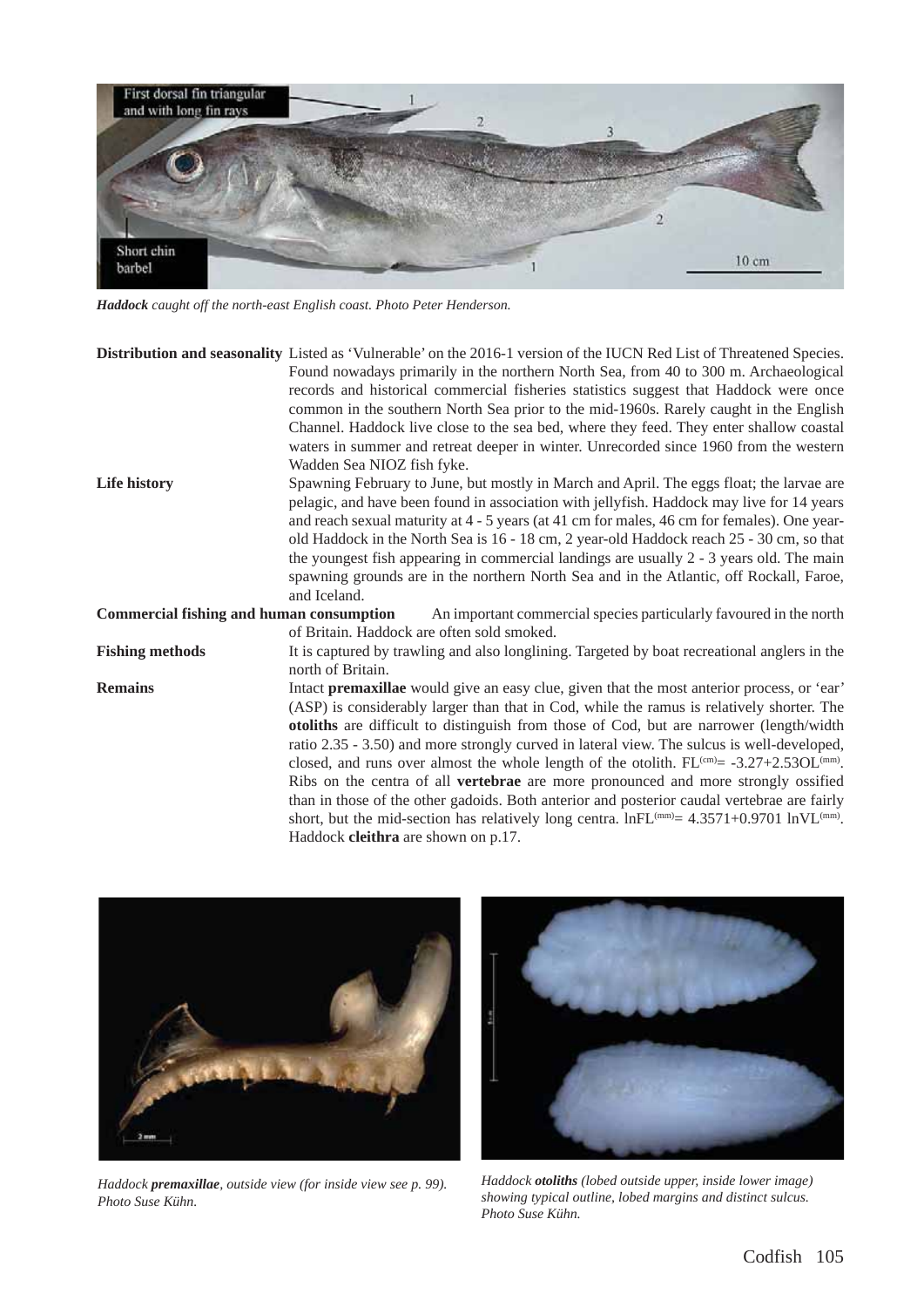

*Central caudal vertebrae of Haddock in lateral and posterior view showing small spinal foramen and characteristic rib structure. Photo Suse Kühn.*



*Posterior caudal vertebrae and urostyle of Haddock. Photo Suse Kühn.*

## **Whiting,** *Merlangius merlangus* (L., 1758)

Du: Wijting, Ge: Wittling, No: Hvitting, Da: Hvilling



| <b>Diagnostic features</b> | 3 dorsal and 2 anal fins and a slender head. Only small fish possess a chin barbel, even in    |
|----------------------------|------------------------------------------------------------------------------------------------|
|                            | these it is minute. The upper jaw extends beyond the lower.                                    |
| <b>Size</b>                | Length to 70 cm; usually smaller, especially males. Recent record catches were fish            |
|                            | ranging from 1.8 (shore-based) to 3.3 kg (boat) in weight.                                     |
| <b>Colour</b>              | A pale olive brown-yellow back and cream belly. The bright colouration of live fish            |
|                            | quickly fades. A characteristic dark spot at the base of the pectoral fin.                     |
| <b>Similar species</b>     | The young can be confused with other gadoids such as Norway pout, Blue whiting and             |
|                            | Poor cod. Note the dark spot at the base of the pectoral fin, the lack of chin barbel, and the |
|                            | 3 dorsal fins with little or no gap between their bases. Adults can look similar to Pollack;   |
|                            | the jaw alignment easily distinguishes the two (p. 107).                                       |
| Food and bait, predators   | A general predator on shrimps, crabs, molluscs, small fish, polychaetes and cephalopods.       |
|                            | The young feed on crustaceans, moving on to fish such as Sprats and sandeel as they grow.      |
|                            | They will take a range of baits including lugworm, ragworm, Mackerel strip and squid.          |
|                            | As a food fish, primarily known from diet studies of scavenging seabirds, particularly in      |
|                            | the south-eastern North Sea, where beamtrawlers and shrimpers dump large quantities            |
|                            | as discards. Also frequently taken by auks and marine mammals (notably by seals and            |
|                            | porpoises). A lean fish (lipids $0.7\%$ wet weight), $3.9 - 4.3$ kJ g <sup>-1</sup> .          |



*Mature Whiting caught inshore on the Suffolk coast. Photo Peter Henderson.*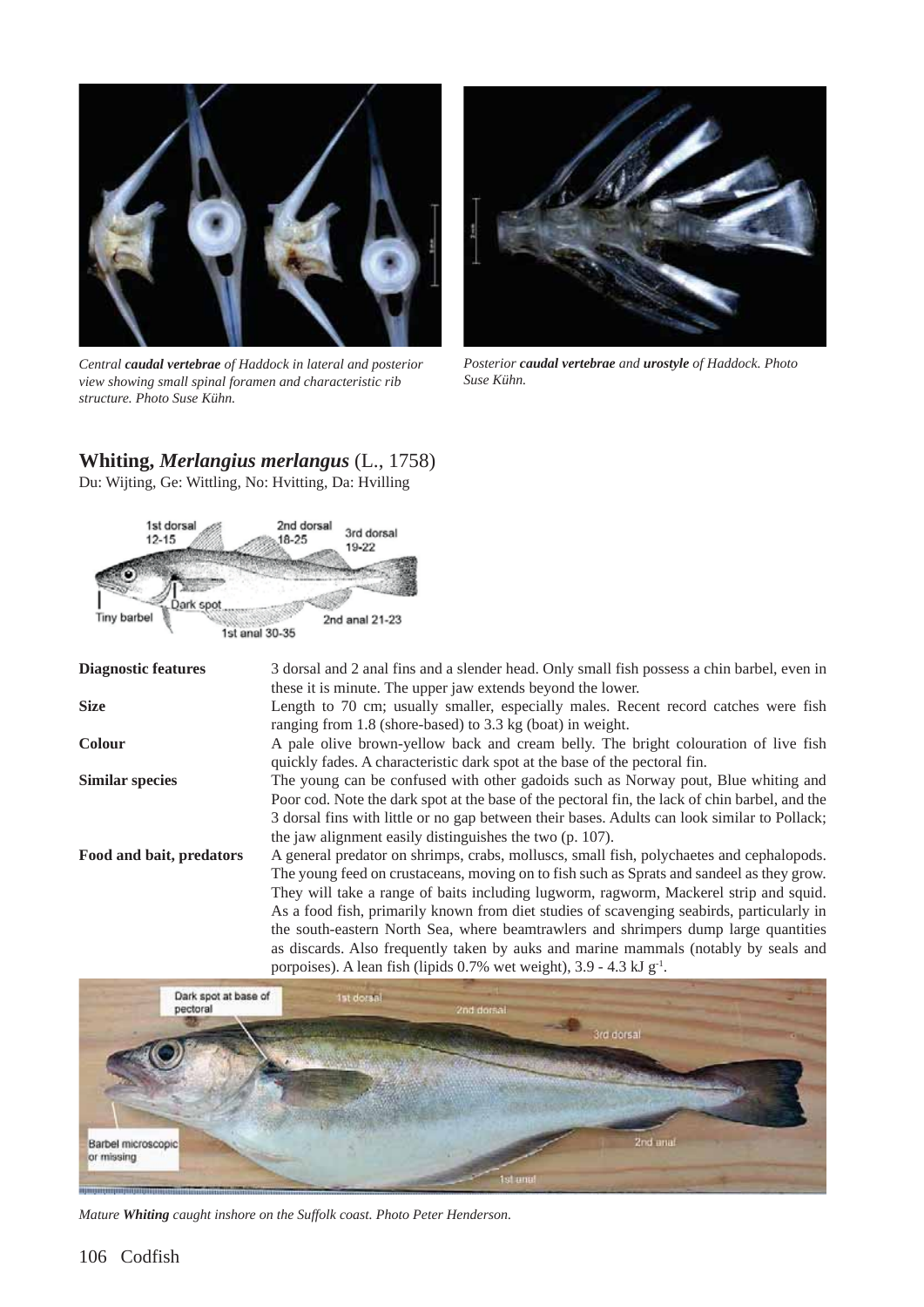|                                                 | <b>Distribution and seasonality</b> Whiting is one of the most widely-distributed species and the commonest member of the |
|-------------------------------------------------|---------------------------------------------------------------------------------------------------------------------------|
|                                                 | cod family in many inshore waters. Found in large numbers throughout the North Sea                                        |
|                                                 | and Skagerrak. The juveniles are highly abundant in estuarine habitats. Listed as 'Least                                  |
|                                                 | concern' on the 2016 - 1 version of the IUCN Red List of Threatened Species, but concerns                                 |
|                                                 | were raised suggesting that 'Vulnerable' would be more appropriate for the southern North                                 |
|                                                 | Sea. Although it occurs to a maximum of 550 m, the majority are caught between 30                                         |
|                                                 | - 150 m. Adults most commonly found from 30 to 100 m over mud or gravel bottoms,                                          |
|                                                 | occasionally sand and rock; most abundant inshore during winter. Juveniles penetrate far                                  |
|                                                 | up estuaries, migrating to the open sea only after the first year of life. Year-round catches                             |
|                                                 | in the western Wadden Sea NIOZ fish fyke, but with low catch rates in spring $\ll 1$ fish                                 |
|                                                 | day <sup>-1</sup> ), higher catches during June - December, notably in October - November (6 - 8 fish                     |
|                                                 | day <sup>-1</sup> ). Autumn catches rather higher October - November 1974 - 90 (average 13.8 day <sup>-1</sup> ,          |
|                                                 | Standard deviation = 14.47, range 3.2 - 63.8 fish day <sup>-1</sup> , n= 17) in comparison with earlier                   |
|                                                 | and later years.                                                                                                          |
| Life history                                    | Larvae and juveniles are known to associate with jellyfish, using the tentacles as protection                             |
|                                                 | from predators, apparently unharmed by their sting. Spawning begins in the south in                                       |
|                                                 | January and in the north may occur as late as July. The main spawning period is April/                                    |
|                                                 | May; spawning takes place in open water and the eggs are pelagic. Females may live for 7                                  |
|                                                 | or 8 years.                                                                                                               |
| <b>Commercial fishing and human consumption</b> | An important food fish, though not widely favoured because it                                                             |
|                                                 | lacks the firm flesh of Cod or Haddock.                                                                                   |
| <b>Fishing methods</b>                          | Caught by bottom-trawling and longlining. Taken by recreational fishermen both from                                       |
|                                                 |                                                                                                                           |

boats and from the shore.

**Remains** The **premaxillae** are more fragile than in Cod or Haddock, and with the anterior processes, or 'ears' set rather wider apart. The **otoliths** are in fact unmistakable, sharp and pointed as they are, but unfortunately, the tips break rather easily. Otoliths from small fish, FL 8 - 15cm, tend to have more strongly-lobed ventral and dorsal margins (as well as on the



*A comparison of Pollack and Whiting of similar size. Photo Peter Henderson.*



*Comparison of Whiting and Blue whiting. Photo Peter Henderson.*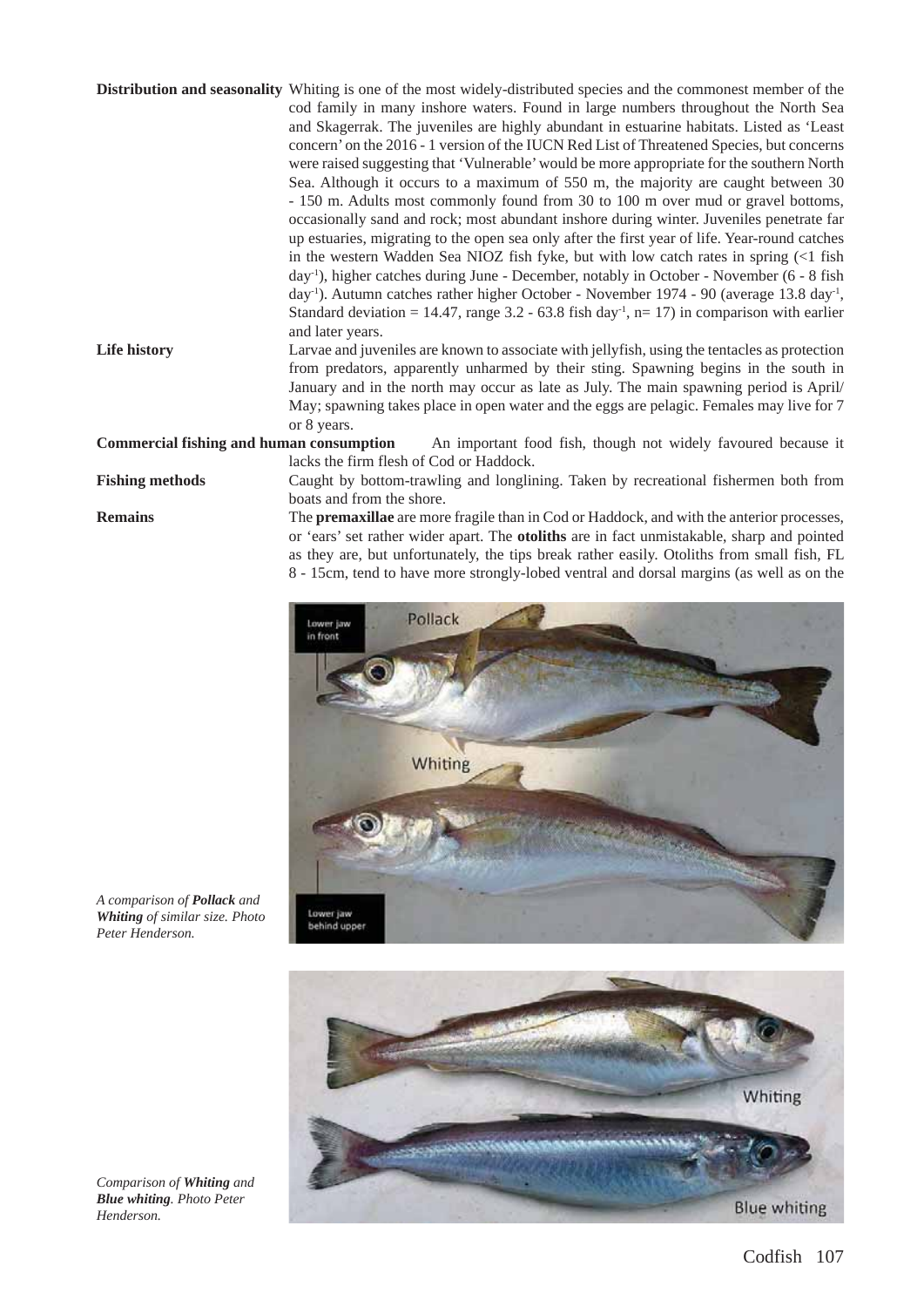anterior round tips) than larger fish. To calculate fish length from otolith size, use  $FL<sup>(cm)</sup>$  $0.81 + 1.73$ OL<sup>(mm)</sup>, but because the slender tip of these otoliths is almost invariably broken, using otolith width can be more practical:  $FL^{(cm)} = -2.97 + 6.74OW^{(mm)}$ . The surface of the strongly-waisted centrum of the **vertebrae** has a fine network, a gross-grained appearance of fine ribs with many tiny interconnecting septa. The vertebrae are relatively longer (VL/ VW ratio) than the otherwise rather similar vertebrae of Cod and Pollack. The ventral anterior horns (VPrZ) are shorter than in Blue whiting.  $FL^{(mm)} = 1.906 + 73.108$ VL $^{(mm)}$ 



*Whiting premaxillae, outside view below, inside view above, showing relatively short 'ears' and longer ramus in comparison with those of Haddock. Photo Suse Kühn.*



*Outside (top) and inside (bottom) view of Whiting dentaries. Photos Suse Kühn.*



*Whiting otoliths, inside view below, outside view on top, showing typical outline and sharp, pointed posterior end of a fairly large animal (FL 265 mm). Photo Suse Kühn.*



*Abdominal vertebrae of Whiting showing typical network structure on centra and tiny spinal foramen. Photo Suse Kühn.*



*Whiting otoliths, inside view on top, outside view below, typical lobed margin of a small specimen (FL 125 mm). Photo Suse Kühn.*



*Caudal vertebrae of Whiting, showing diabolo shape, prominent horns, and fine network structure on centra. Photo Suse Kühn.*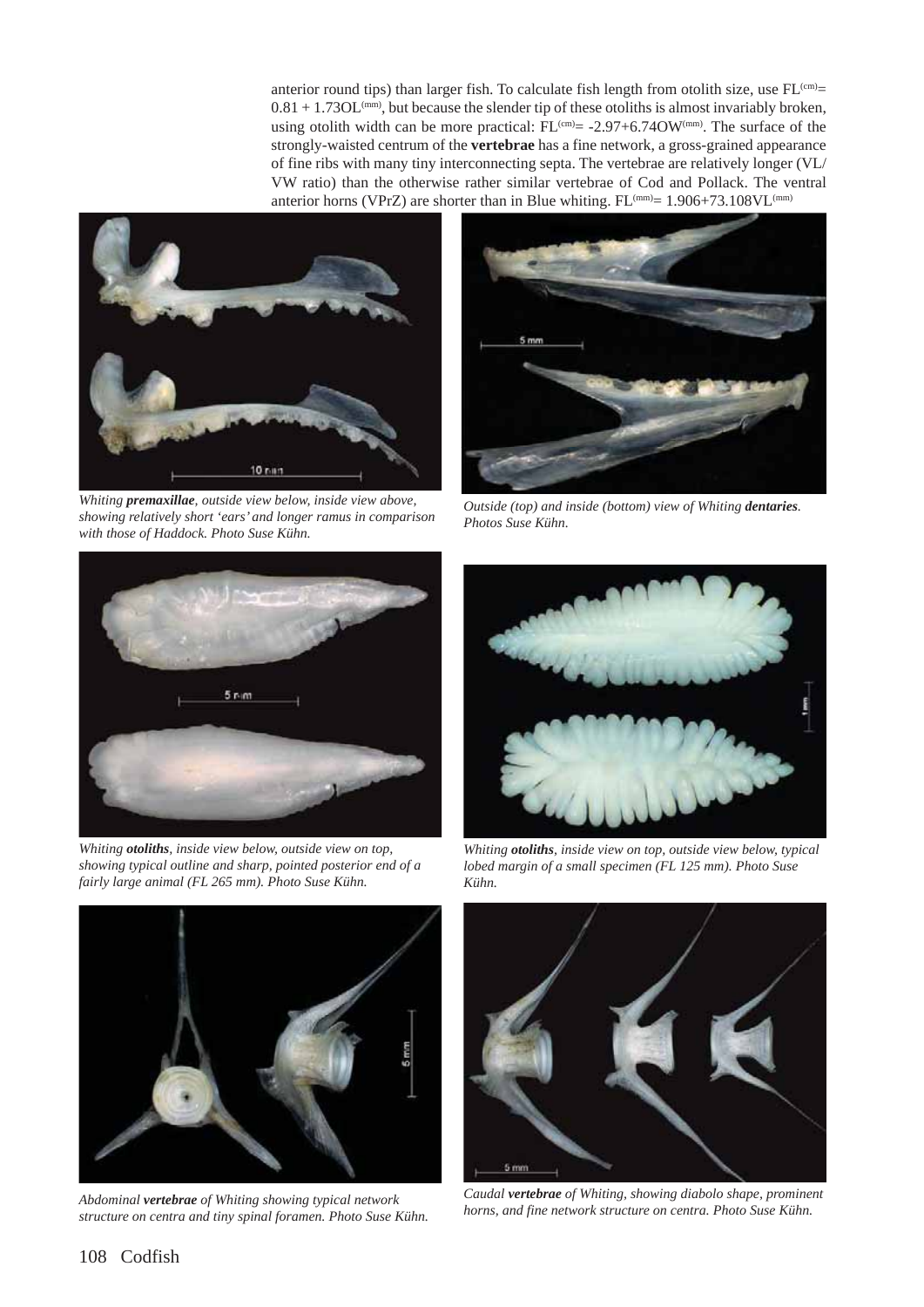## **Species index**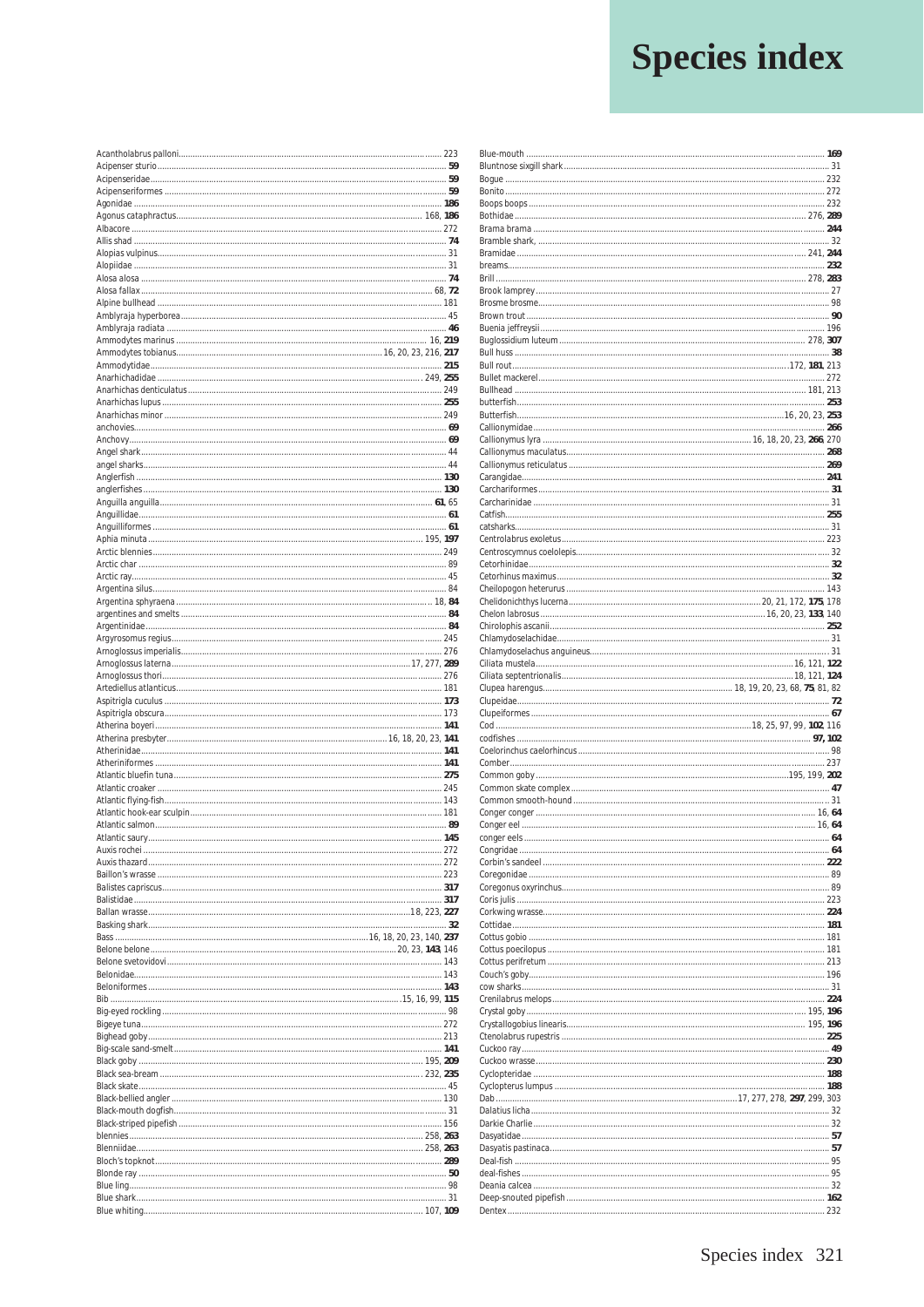| 249 |
|-----|
|     |
|     |
|     |
|     |
|     |
|     |
|     |
|     |
|     |
|     |
|     |
|     |
|     |
|     |
|     |
|     |
|     |
|     |
|     |
|     |
|     |
|     |
|     |
|     |
|     |
|     |
|     |
|     |